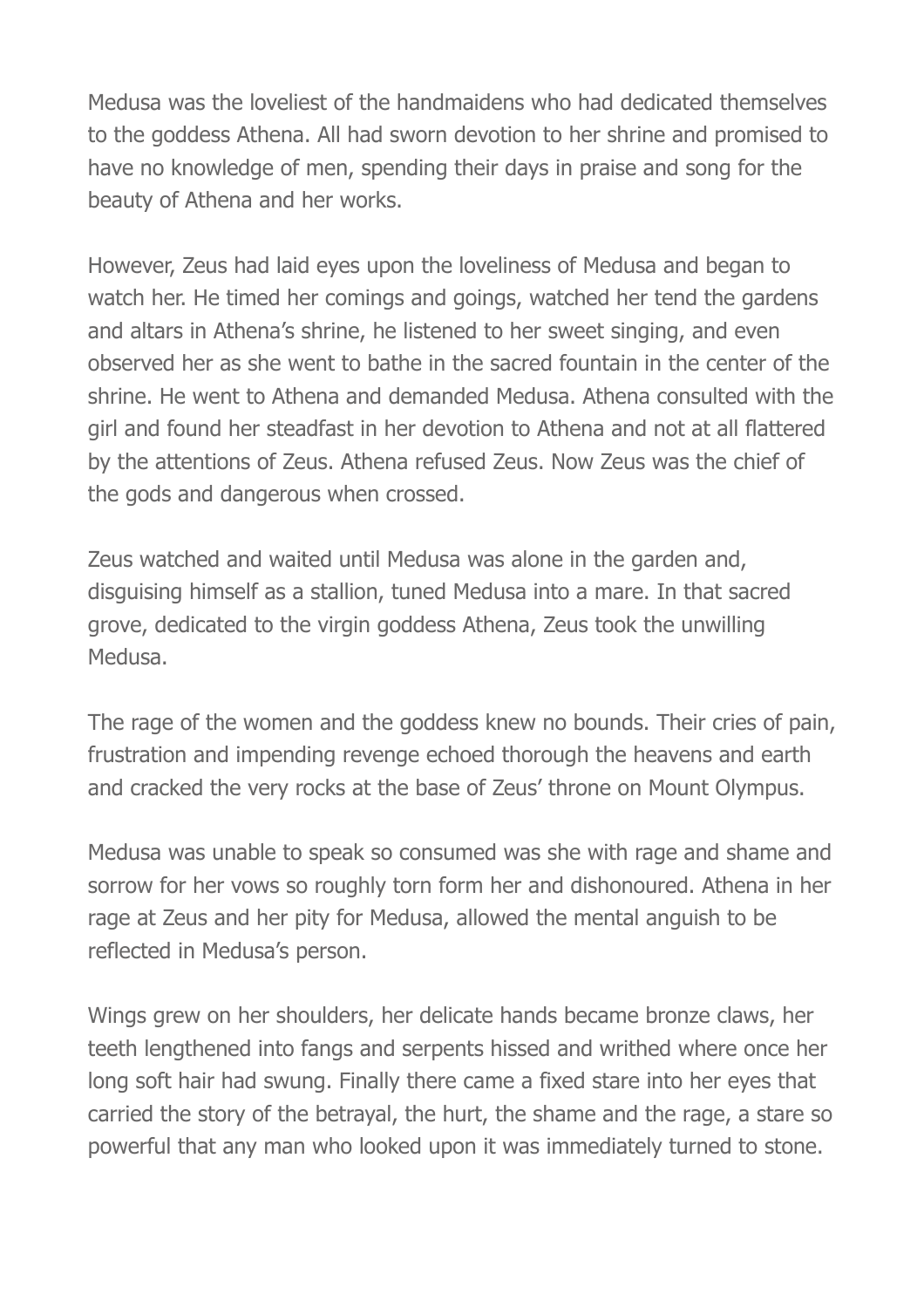Medusa flew into exile to scream her outrage into the sky and make the seas rough with the beating of her wings. Sailors soon knew to avoid the crashing waves that pushed their boats on to the rocks on the island that was littered with stone statues of all men who landed there.

But one came, Persus by name. He had boasted, in defence of his mother, that he would bring the King the head of Medusa, and so make the sea once again safe.

The King of Argolia was presented with his beautiful daughter. He called her Danae and immediately consulted the Oracle only to be told that her son, his grandchild would cause his death.

The King had his daughter confined to a tall tower, out of the sight of all men – but, unfortunately for him, not out of the sight of the gods.

When Danae had grown to woman hood, and was in her full beauty, Zeus changed himself into a shower of gold and visited her and the result was Persus.

Determined to rid himself of the curse of a grandson who would kill him but afraid to take the life of a child of Zeus, the King had Danae and the infant pushed out to sea in a wooden crate with out food or water. In the morning the crate washed up on the shore of the kingdom ruled by Polydectes, a cruel man and tyrannical ruler. Danae and Persus were found by Dictys who was fishing. He took them home and cared for them.

No sooner had Polydectes set eyes upon Danae than he fell in love with her. She made excuse after excuse to avoid the king.

Persus grew – tall, fair to look upon, strong and impressive at hunting and games. Only his constant attention protected Danae from the king's advances so Polydectes determined to get rid of the boy.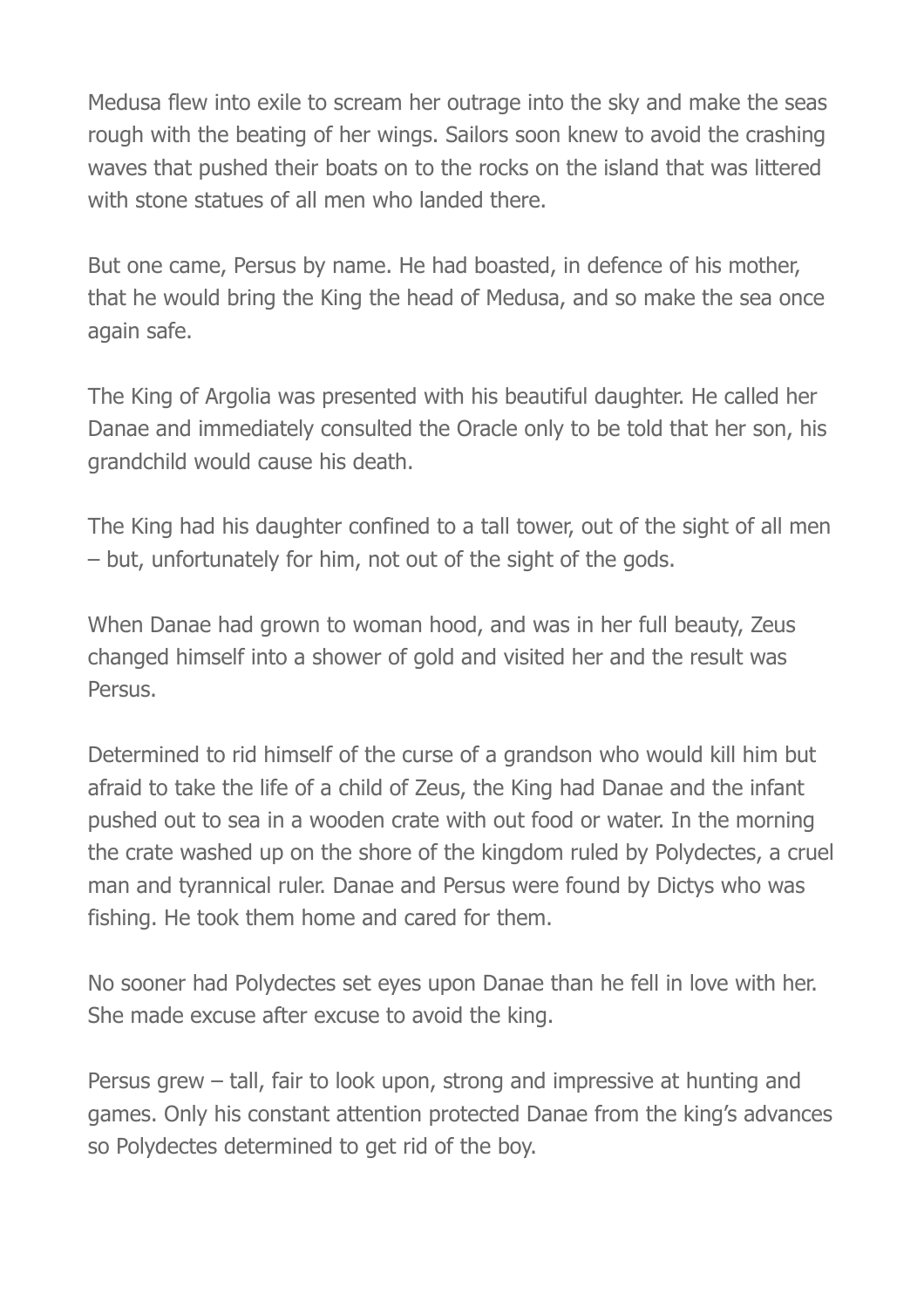Persus was invited to the palace, given much strong wine to drink and shamed in the presence of a host of other men. He vowed to show his courage and strength by brining Polydectes the head of the Medusa.

Zeus sent Hermes to Persus with winged sandals and Athena, knowing how Medusa longed for relief from her suffering, supplied Persus with a golden shield and told him to look only upon the reflection of Medusa in its burnished surface.

When Persus arrived on the island the shore, the sand, the rocks and the grass were littered with stone statues – from weathered and crumbling to new – all with such aspects of terror expressed in their bodies and upon their faces that Persus' courage began to leak away.

He heard the roar as Medusa flew towards him, and crouched behind his shield. When she was close enough for him to hear the hissing of her snake hair he slowly rose to his feet, and opened his arm. He fixed his eyes on the image of the hideous face reflected in his shield and with one mighty blow struck the head from her body.

Persus placed the head into a leather sack and flew towards home. Not for today are the details of how he used the head to defeat the monster set to devour Andromoda, nor how he finally won her hand and carried her to his mother but when he arrived back in Polydectes' kingdom he found his mother a slave in the palace and Dictys a prisoner.

Persus demanded an audience with the king and, commanding those who loved him to cover his eyes, pulled Medusa's head from the leather bag. Polydectes and his cruel companions were turned to stone. Then Persus freed Dictys who then married Danae and took over the kingdom to shouts of joy from the people.